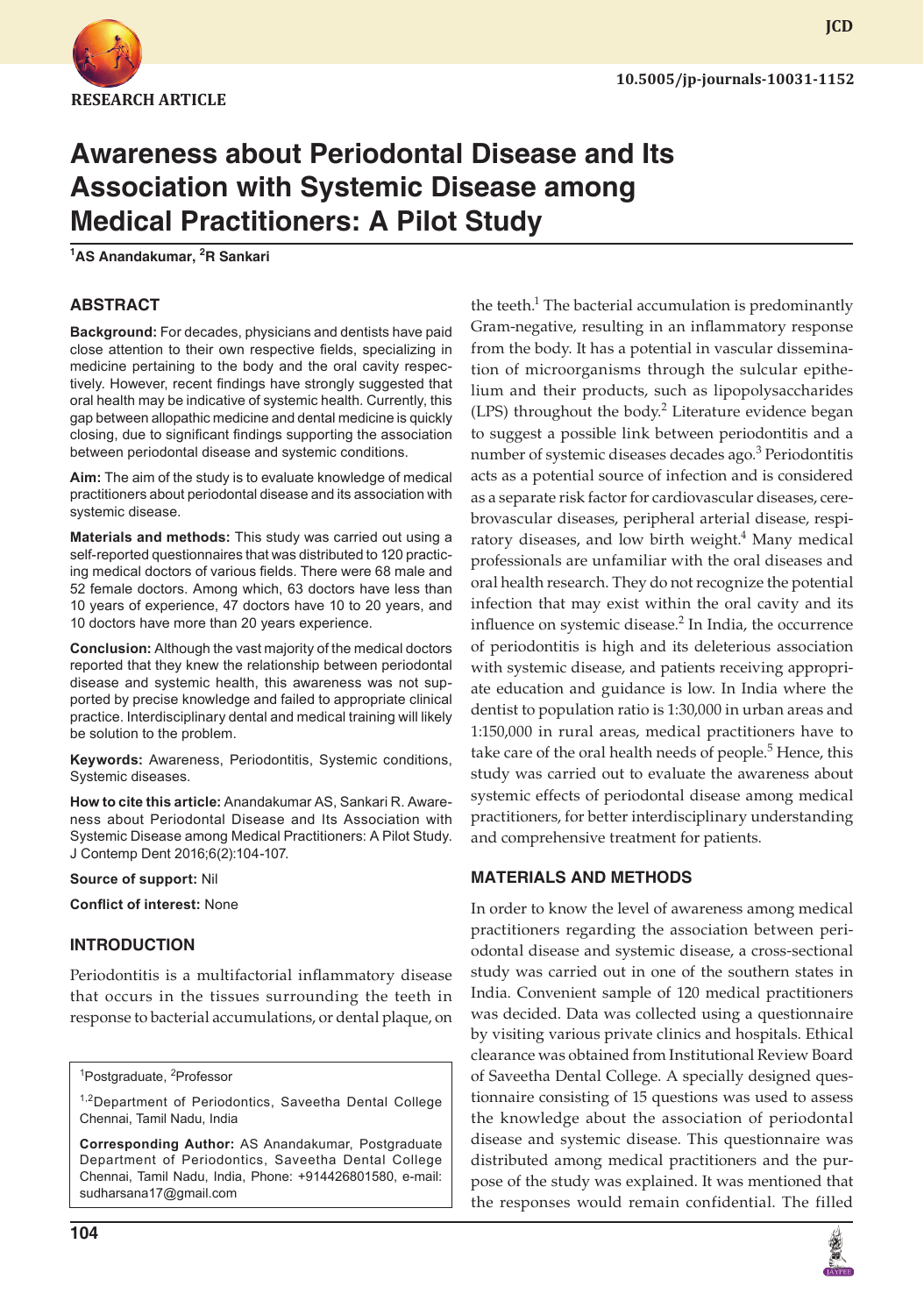*Awareness about Periodontal Disease and Its Association with Systemic Disease among Medical Practitioners*

| number of years of experience |             |             |             |  |
|-------------------------------|-------------|-------------|-------------|--|
|                               | Male        | Female      | Total       |  |
| Experience                    | (number, %) | (number, %) | (number, %) |  |
| <10 years                     | 26 (41.2)   | 37(58.7)    | 63 (52.5)   |  |
| $10-20$ years                 | 35(74.4)    | 12(25.5)    | 47 (39.2)   |  |
| >20 years                     | 7(70)       | 3(30)       | 10(8.3)     |  |
| Total                         | 68 (56.7)   | 52(43.3)    | 120 (100)   |  |

**Table 1:** Distribution of the study subjects according to sex and

questionnaire were immediately collected after answering and analyzed. Inclusion criteria includes the medical practitioners should have registered in Indian Medical Association. Undergraduate medical students and interns were excluded from the study.

# **RESULTS**

Table 1 represents the study population based on their years of experience in medical practice; 63 (52.5%) had <10 years of experience, 47 (39.2%) had 10 to 20 years of experience, and 10 (8.3%) had >20 years of experience.

Graph 1 shows that among 120 doctors, 37 (31.4%) doctors often refer patients to dentist, 69 (58.5%) refer rarely, and 12 (10.2%) never refer patients to dentist. Out of which 53 (54.1%) doctors mostly refer patients with diabetes mellitus, 6 (6.1%) doctors refer cardiac patients, 3 (3.1%) doctors refer osteoporosis, and 36 (36.7%) doctors refer for other reason with systemic ailment.

Table 2 shows the response of study subjects to questions to assess knowledge on association between periodontal disease and systemic disease.

Among the study subjects, 103 (87.3%) were aware about foci of infection theory and 17 (12.7%) were not aware of the theory. Among the subjects, 83 (68.9%) were aware about signs and symptoms of periodontal disease and 37 (31.1%) were not aware about the symptoms. Eighty-eight (73.3%) subjects agreed and were



**JCD**

**Graph 1:** Referral to dentist by medical practitioners

aware that periodontal infection is a risk factor for systemic disease, whereas 32 (26.7%) were not aware that periodontal disease is a risk factor for systemic disease. Among the subjects, 62 (51.7%) were aware that periodontal disease is a risk factor for arteriosclerotic coronary artery disease, whereas 58 (48.3%) were not aware that periodontal disease is a risk factor for arteriosclerotic coronary artery disease. Majority number of subjects, 99 (83.2%), are aware that diabetes mellitus affects periodontal status and 21 (16.8%) are not aware that diabetes mellitus affects periodontal status of the patient. But only 47 (39.2%) were aware and 76 (63.9%) were not aware that treating periodontitis will reduce blood glucose level in diabetic patients. Also, 78 (65%) subjects were aware that pregnancy increases the tendency for gums to swell and bleed, but 42 (35%) were not aware. Among the subjects, 43 (36.1%) were aware that periodontal disease could affect outcomes of pregnancy, and 76 (63.9%) were not aware that periodontal disease could affect pregnancy

**Table 2:** Responses of study subjects to questions to assess knowledge on association between periodontal disease and systemic disease

|                                                                                                                                                   | Responses       |                |
|---------------------------------------------------------------------------------------------------------------------------------------------------|-----------------|----------------|
| Questions to assess knowledge                                                                                                                     | Yes (number, %) | No (number, %) |
| Do you know about foci of infection?                                                                                                              | 103 (87.3)      | 17(12.7)       |
| Do you know the signs and symptoms of periodontal disease?                                                                                        | 83 (68.9)       | 37(31.1)       |
| Is periodontal infection a risk factor for systemic disease/condition?                                                                            | 88 (73.3)       | 32(26.7)       |
| Are patients with periodontal disease are at higher risk for arteriosclerotic coronary artery<br>disease than patients with healthy periodontium? | 62 (51.7)       | 58 (48.3)      |
| Does diabetes mellitus affect periodontal status of a patient?                                                                                    | 99 (83.2)       | 21(16.8)       |
| Do you think treating periodontitis will reduce blood glucose level in diabetic mellitus patients?                                                | 47 (39.2)       | 73 (60.8)      |
| Do you think pregnancy increases the tendency for the gums to bleed, swell, or be red?                                                            | 78 (65)         | 42 (35)        |
| Do you think gum problems could affect outcomes of pregnancy?                                                                                     | 43 (36.1)       | 76 (63.9)      |
| Does periodontal infection aggravate bacterial pneumonia and COPD?                                                                                | 51 (42.9)       | 68 (57.1)      |
| Does periodontitis increases the risk for rheumatoid arthritis?                                                                                   | 40 (33.6)       | 79 (57.1)      |
| Does metabolic syndrome have an association with periodontitis?                                                                                   | 44 (36.7)       | 79 (63.3)      |
| Does antihypertensive drugs cause gingival enlargement?                                                                                           | 64 (53.3)       | 56 (46.7)      |
| Can periodontitis be treated only with antibiotics?                                                                                               | 33(22.5)        | 87 (77.5)      |

*Journal of Contemporary Dentistry, May-August 2016;6(2):104-107* **105**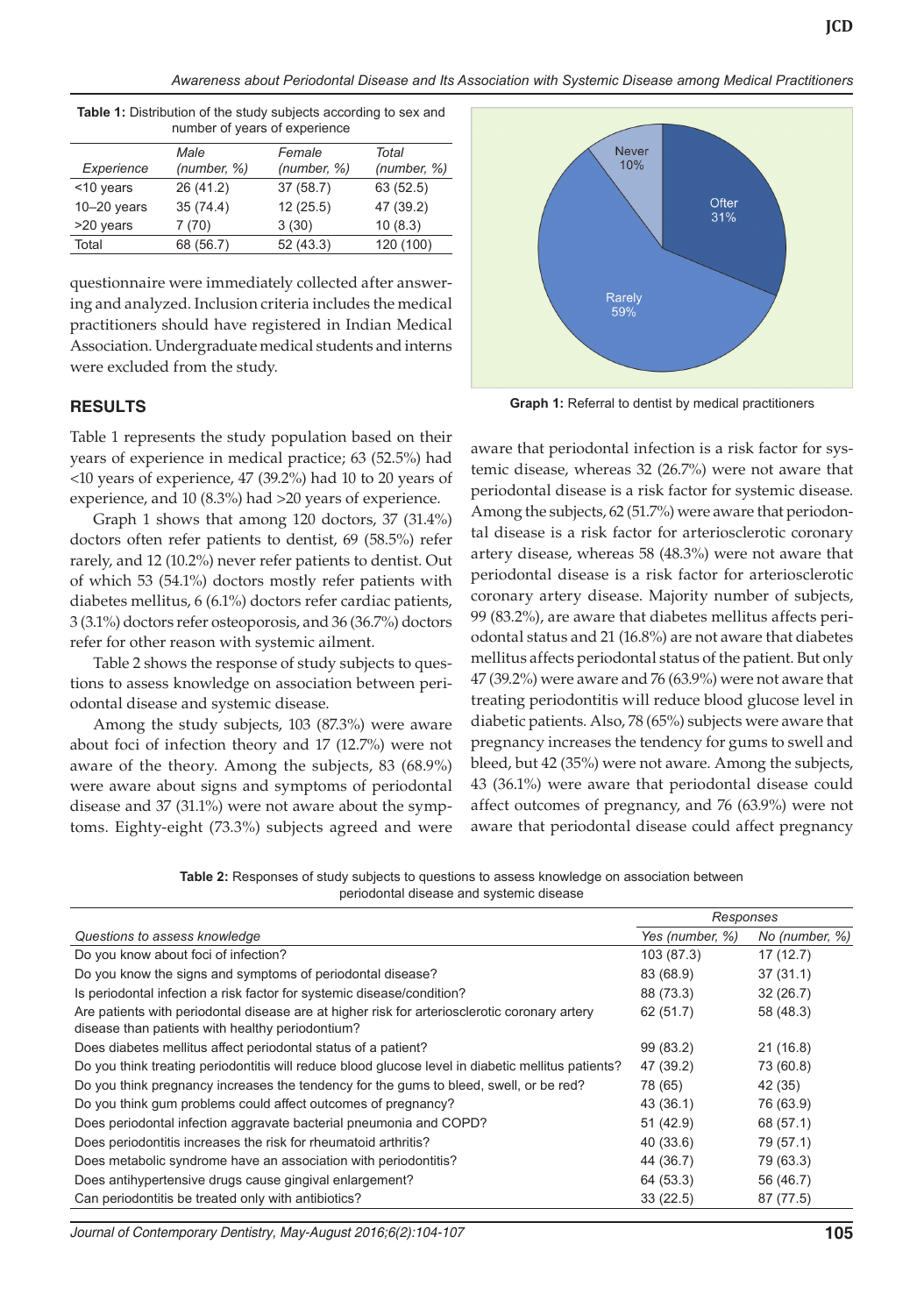outcomes. Fifty-one (42.9%) subjects were aware that periodontal infection aggravates bacterial pneumonia and chronic obstructive pulmonary disease (COPD), 68 (57.1%) subjects were not aware. Less awareness of 40 (33.6%) was seen on association of rheumatoid arthritis and periodontitis. Awareness about association of metabolic syndrome and periodontitis was also found low 44 (36.7%). Among the subjects 64 (53.3%) were aware that antihypertensive drugs causes gingival enlargement whereas 56 (46.7%) were not aware that antihypertensive drugs cause gingival enlargement. Majority number of subjects, 87 (77.5%) were aware that periodontitis cannot be treated only with antibiotics, 33 (22.5%) were not aware that periodontitis cannot be treated only with antibiotics.

#### **DISCUSSION**

William Osler stated that mouth is the mirror of general health. Periodontal disease is a complex infectious disease resulting from interplay of bacterial infections and host response to bacterial challenges. There are about 500 different bacterial species which are capable of colonizing the mouth of an adult human.<sup>6</sup> In 1890, Miller attributed a set of oral diseases to infections. Distant injury is key principle for focal infection theory. Focal infection theory explains that a localized infection, often asymptomatic, can disseminate microorganisms or their toxins to distant sites within one's own body and thereby initiate disease.<sup>7</sup> Vascular dissemination of bacterial products, such as LPS occurs through sulcular epithelium leading to systemic disorders. Poor oral health maintenance may affect the general health. This cross-sectional study was conducted to assess the knowledge of medical practitioners on periodontal disease association with systemic disease. Medical doctors are considered an opportune site to reach large number of patients than dentists. Physicians can provide screening services and provide advice to seek dental care.

A study by Allen et al<sup>8</sup> reported that the attention to patients with diabetes about periodontal disease is low compared to attention to their increased danger for coronary illness, eye malady, kidney ailment, and circulatory issues. Whether medical practitioners are applying the knowledge about the relation between diabetes mellitus and periodontal disease in their practice relies on the level of their awareness of such important information.

In this study, awareness about association of periodontal disease and diabetes (83.2%) was more compared to study done by Al-Khabbaz et al $9$  (75%). Awareness about pregnancy association with bleeding gums in this study (65%) is more when compared to study done by Tarannum and Faizuddin $^{10}$  which is 44%, but Tarannum and Faizuddin study was conducted among

The total surface area of pocket epithelium in contact with subgingival bacteria and their products in a patient with generalized moderate periodontitis is estimated to be the size of an adult hand and with even larger areas of exposure in case of more advanced periodontal destruction.<sup>12</sup> An infection of this size on a pregnant woman or a diabetic patient would be of concern for the patient and his/her doctor. Periodontal infection should also be viewed in similar manner.

Evidence supports a causal association between periodontal infection and atherosclerotic cardiovascular disease or its sequelae. Studies have shown that periodontitis results in higher systemic levels of C-reactive protein, interleukin (IL)-6, and neutrophils.<sup>13</sup> These elevated inflammatory factors may increase inflammatory activity in atherosclerotic lesions, potentially increasing the risk for cardiovascular events.<sup>14</sup> Scannapieco and  $Ho^{15}$ in their study proved that lung function decreased with increasing periodontal attachment loss and that there is almost five-fold increase in chronic respiratory diseases in subjects with poor oral hygiene when compared with good oral hygiene. Therefore, they concluded that a potential association between periodontitis and chronic pulmonary diseases like COPD exist.16

#### **LIMITATIONS**

This study was carried out in one area only; hence the finding may not be applicable on the national scale. This may have led into some bias, therefore a similar study on a larger scale is required to give more representative findings.

#### **CONCLUSION**

Although the vast majority of the medical doctors reported that they knew the relationship between periodontal disease and systemic health, this awareness was not supported by precise knowledge and failed to appropriate clinical practice. Professional attention should be given to the importance of the relationship between oral health and systemic health. It is important for primary medical care professionals to understand the relationship between periodontal disease and systemic disease to give appropriate assessment, prevention, and management of health needs of the patient. This awareness can be increased by conducting educational programs and establishing an integrated practice structure for